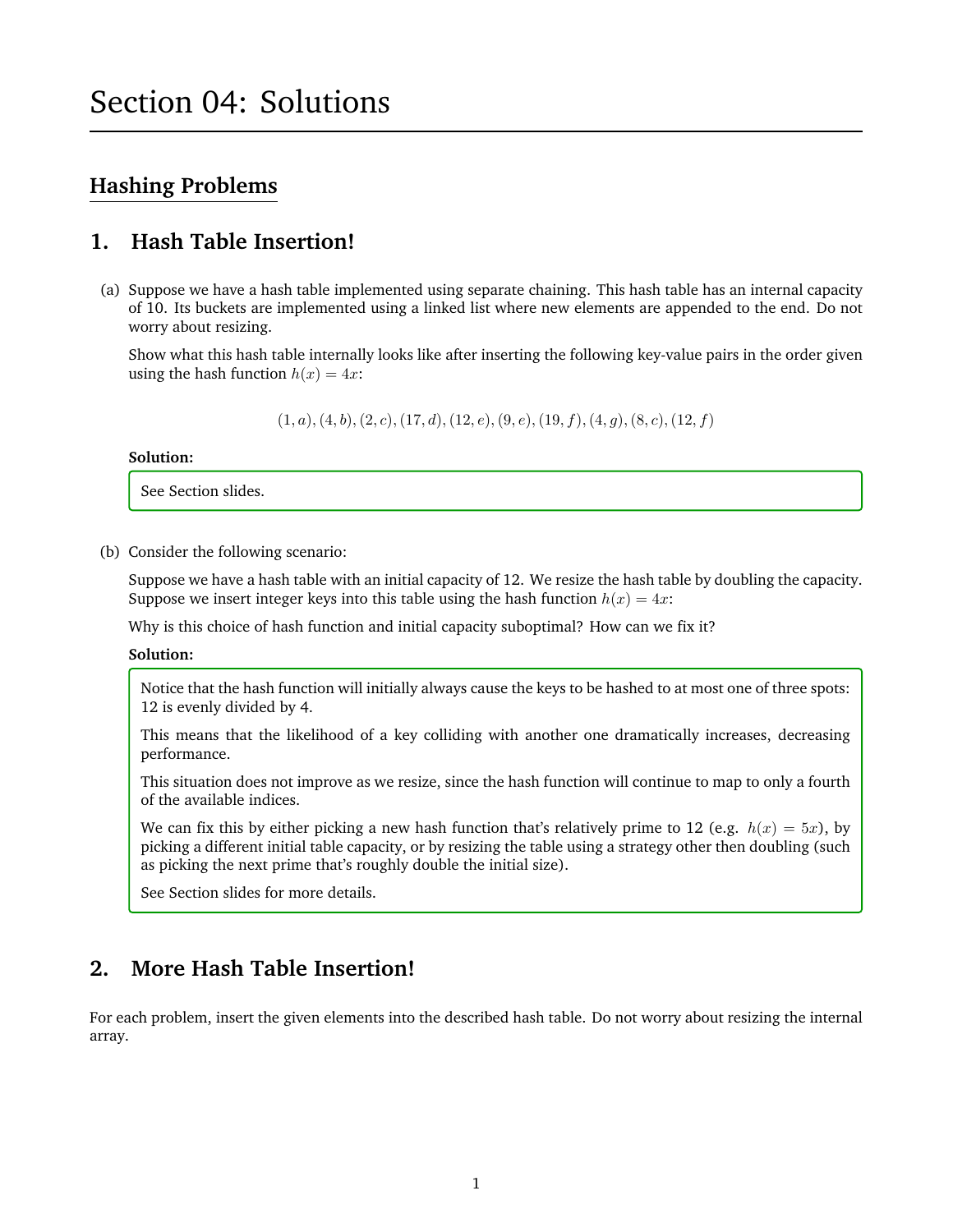(a) Suppose we have a hash table that uses separate chaining and has an internal capacity of 12. Assume that each bucket is a linked list where new elements are added to the front of the list.

Insert the following elements in the EXACT order given using the hash function  $h(x) = 4x$ :

0, 4, 7, 1, 2, 3, 6, 11, 16

**Solution:**

| To make the problem easier for ourselves, we first start by computing the hash values and initial indices: |          |                     |  |  |  |  |  |
|------------------------------------------------------------------------------------------------------------|----------|---------------------|--|--|--|--|--|
| key                                                                                                        | hash     | index (pre probing) |  |  |  |  |  |
| 0                                                                                                          | $\Omega$ | 0                   |  |  |  |  |  |
| 4                                                                                                          | 16       | 4                   |  |  |  |  |  |
| 7                                                                                                          | 28       |                     |  |  |  |  |  |
|                                                                                                            | 4        | 4                   |  |  |  |  |  |
| 2                                                                                                          | 8        | 8                   |  |  |  |  |  |
| 3                                                                                                          | 12       |                     |  |  |  |  |  |
| 6                                                                                                          | 24       |                     |  |  |  |  |  |
| 11                                                                                                         | 44       | 8                   |  |  |  |  |  |
| 16                                                                                                         | 64       | 4                   |  |  |  |  |  |
| The state of the internal array will be                                                                    |          |                     |  |  |  |  |  |
| $6 \rightarrow 3 \rightarrow 0$<br>$16 \rightarrow 1 \rightarrow 7 \rightarrow 4$<br>$11 \rightarrow 2$    |          |                     |  |  |  |  |  |

(b) Suppose we have a hash table that uses linear probing and has an internal capacity of 13. Insert the following elements in the EXACT order given using the hash function  $h(x) = 3x$ :

2, 4, 6, 7, 15, 13, 19

**Solution:**

| Again, we start by forming the table:                                                                                                                    |      |                        |  |  |  |  |  |  |
|----------------------------------------------------------------------------------------------------------------------------------------------------------|------|------------------------|--|--|--|--|--|--|
| key                                                                                                                                                      | hash | index (before probing) |  |  |  |  |  |  |
| 2                                                                                                                                                        | 6    | 6                      |  |  |  |  |  |  |
| 4                                                                                                                                                        | 12   | 12                     |  |  |  |  |  |  |
| 6                                                                                                                                                        | 18   | 5                      |  |  |  |  |  |  |
| 7                                                                                                                                                        | 21   | 8                      |  |  |  |  |  |  |
| 15                                                                                                                                                       | 45   | 6                      |  |  |  |  |  |  |
| 13                                                                                                                                                       | 39   |                        |  |  |  |  |  |  |
| 19                                                                                                                                                       | 57   | 5                      |  |  |  |  |  |  |
| Next, we insert each element into the internal array, one-by-one using linear probing to resolve collisions.<br>The state of the internal array will be: |      |                        |  |  |  |  |  |  |
| 13                                                                                                                                                       |      | 15<br>19<br>n          |  |  |  |  |  |  |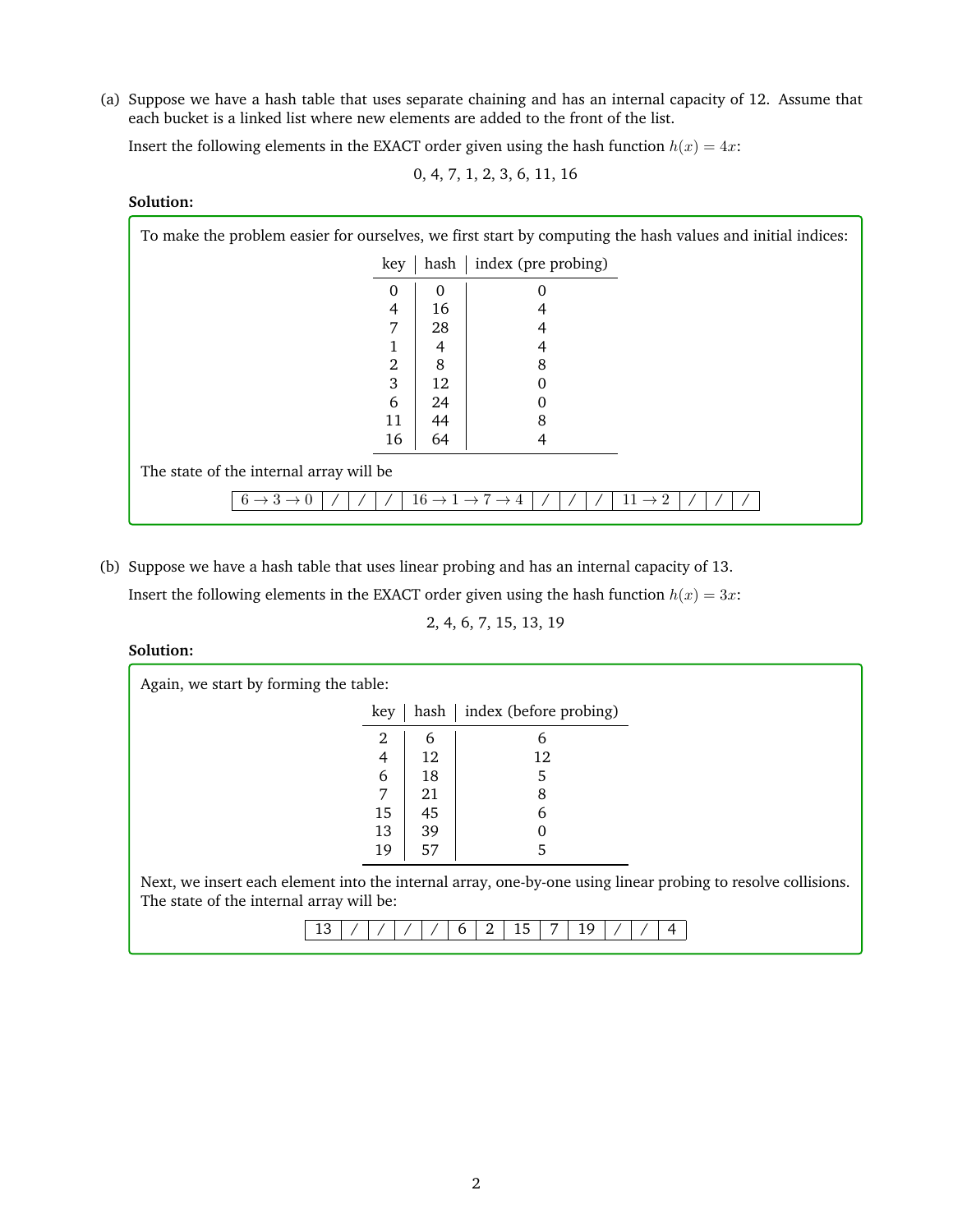(c) Suppose we have a hash table that uses quadratic probing and has an internal capacity of 10. Insert the following elements in the EXACT order given using the hash function  $h(x) = x$ :

0, 1, 2, 5, 15, 25, 35

## **Solution:**

The state of the internal array will be:



(d) Suppose we have a hash table with an initial capacity of 8 using quadratic probing. We resize the hash table by doubling the capacity.

Suppose we insert the integer keys  $2^{20}$ ,  $2 \cdot 2^{20}$ ,  $3 \cdot 2^{20}$ ,  $4 \cdot 2^{20}$ , ... using the hash function  $h(x) = x$ .

Describe what the runtime of the dictionary operations will over time as you keep adding these keys to the table.

### **Solution:**

Initially, for the first few keys, the performance of the table will be fairly reasonable.

However, as we insert each key, they will keep colliding with each other: the keys will all initially mod to index 0.

This means that as we keep inserting, each key ends up colliding with every other previously inserted key, causing all of our dictionary operations to take  $\mathcal{O}(n)$  time.

However, once we resize enough times, the capacity of our table will be larger then  $2^{20}$ , which means that our keys no longer necessarily map to the same array index. The performance will suddenly improve at that cutoff point then.

# **3. Even More Hash Table Insertion!**

(a) Consider the following key-value pairs.

(6, a), (29, b), (41, d). (34, e), (10, f), (64, g), (50, h)

Suppose each key has a hash function  $h(k) = 2k$ . So, the key 6 would have a hash code of 12. Insert each key-value pair into the following hash tables and draw what their internal state looks like:

(i) A hash table that uses separate chaining. The table has an internal capacity of 10. Assume each bucket is a linked list, where new pairs are appended to the end. Do not worry about resizing.





(ii) A hash table that uses linear probing, with internal capacity 10. Do not worry about resizing.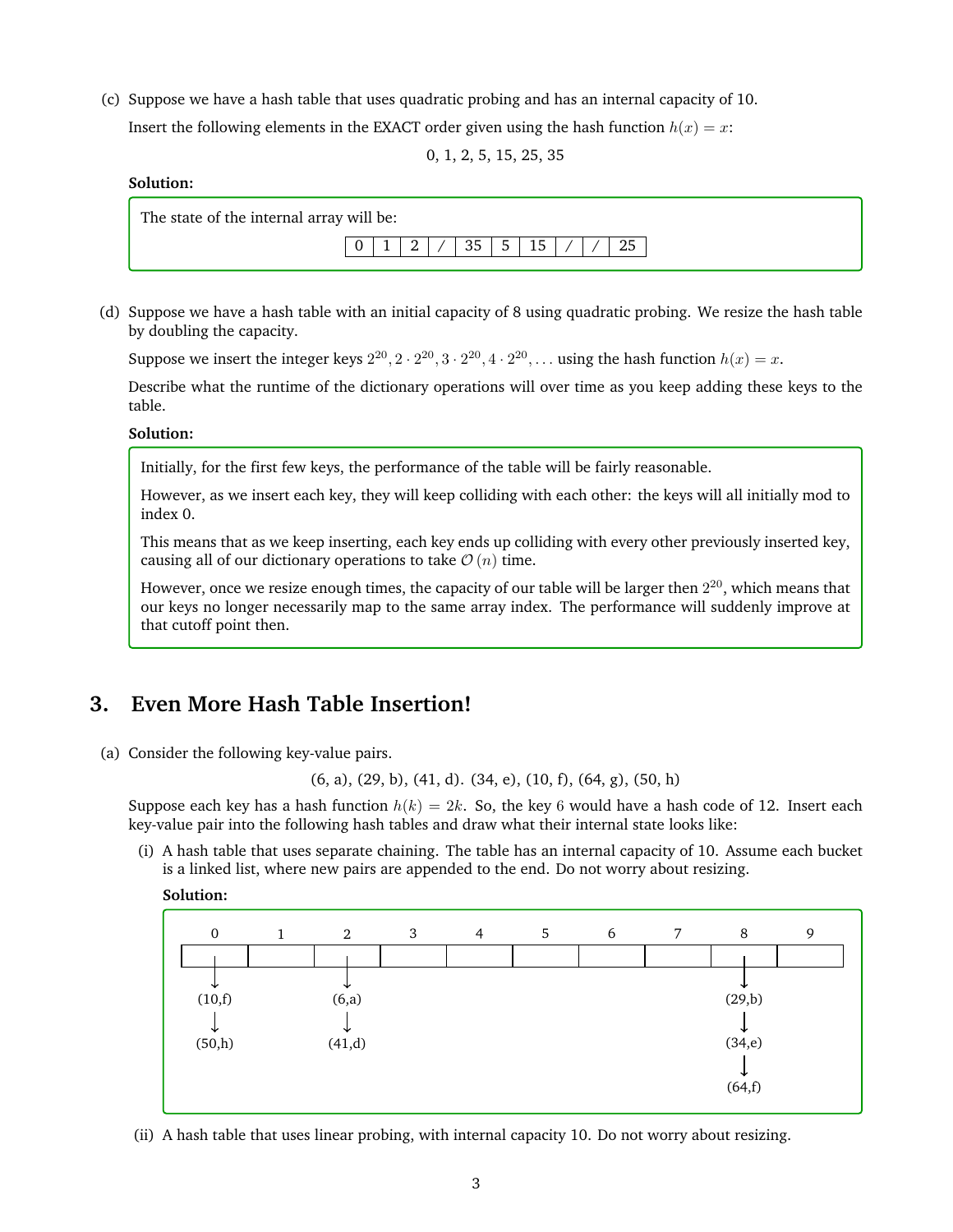|  |  | $(10, f)$ $(64, g)$ $(6, a)$ $(41, d)$ $(50, h)$ |  |  | $(29, b)$ $(34, e)$ |  |
|--|--|--------------------------------------------------|--|--|---------------------|--|

(iii) A hash table that uses quadratic probing, with internal capacity 10. Do not worry about resizing. **Solution:**

| (10,f) | (50, h) | (6,a) | (41,d) |  | (64, g) | (29,b) | (34,e) |
|--------|---------|-------|--------|--|---------|--------|--------|

# **4. Hashing and Mutation**

For the following problems, assume that:

- 1. IntList is a list of integers.
- 2. The hash code of an IntList is the sum of the integers in the list.
- 3. IntLists are considered equal only if they have the same size and the same values in the same order.
- 4. FourBucketHashMap uses separate chaining and the new items are added to the back of each bucket.
- 5. FourBucketHashMap always has four buckets and never resizes.

Consider the following code:

```
FourBucketHashMap<IntList, String> fbhm = new FourBucketHashMap<>();
Intlist list1 = Intlist.of(1, 2);
fbhm.put(list1, "dog");
// Part i
list1.add(3);
// Part ii
```
(a) At Part i (line 4), what will be returned from the following statement?

fbhm.get(IntList.of(1, 2));

### **Solution:**

## "dog"

This will look up the bucket  $(1 + 2)$  mod  $4 = 3$ . In the bucket 3, IntList.of $(1, 2)$  is equivalent to [1, 2], so "dog" which is the stored value is returned.

See Section slides for more details.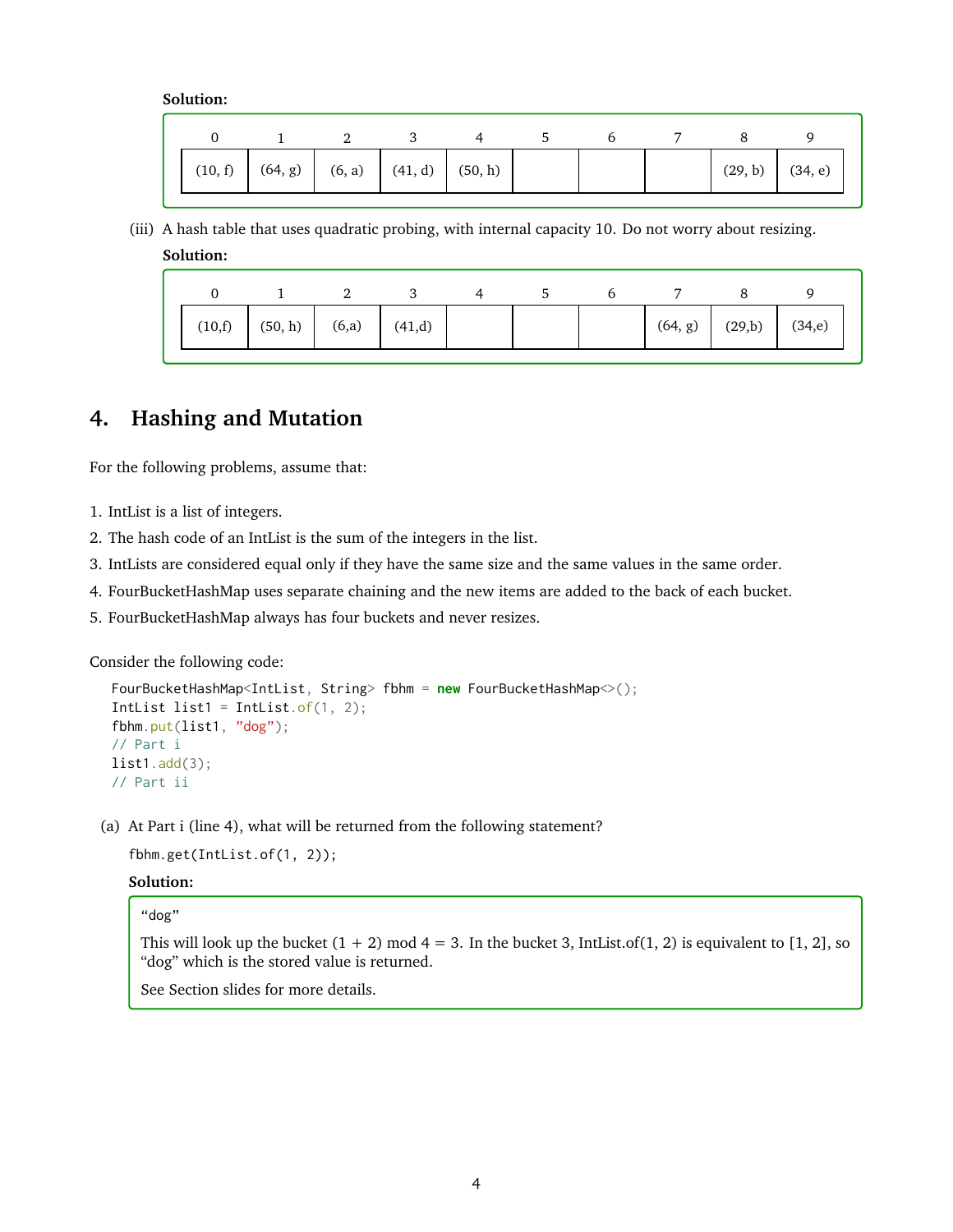(b) At Part II (line 6), what will be returned from the following statements?

fbhm.get(IntList.of(1, 2));

fbhm.get(IntList.of(1, 2, 3));

### **Solution:**

"null"

" $"$ null"

The first get function will look up the bucket  $(1 + 2)$  mod  $4 = 3$ . In the bucket 3, IntList.of $(1, 2)$  is NOT equivalent to [1, 2, 3], so we cannot find the matched key. Hence, return null.

The second get function will loop up the bucket  $(1 + 2 + 3)$  mod  $4 = 2$ . Since the bucket 2 is empty, we definitely cannot find the matched key. Hence, return null.

See Section slides for more details.

(c) Is there a problem with the code? If so, explain.

### **Solution:**

Adding 3 into list1 changes its hash code, causing list1 to live in the wrong bucket.

See Section slides for more details.

# **5. Debugging a Hash Table**

Suppose we are in the process of implementing a hash map that uses open addressing and quadratic probing and want to implement the delete method.

(a) Consider the following implementation of delete. List every bug you can find.

**Note:** You can assume that the given code compiles. Focus on finding run-time bugs, not compile-time bugs.

```
1 public class QuadraticProbingHashTable<K, V> {
2 private Pair<K, V>[] array;
3 private int size;
4
5 private static class Pair<K, V> {
              public K key;
              public V value;
8 }
\circ10 // Other methods are omitted, but functional.
11
12 /*** Deletes the key-value pair associated with the key, and
* returns the old value.
15 *
16 * @throws NoSuchKeyException if the key-value pair does not exist in the method.
\frac{17}{ } */
18 public V delete(K key) {
19 int index = key.hashCode() % this.array.length;
20
21 int i = 0;
22 while (this.array[index] != null && !this.array[index].key.equals(key)) {
```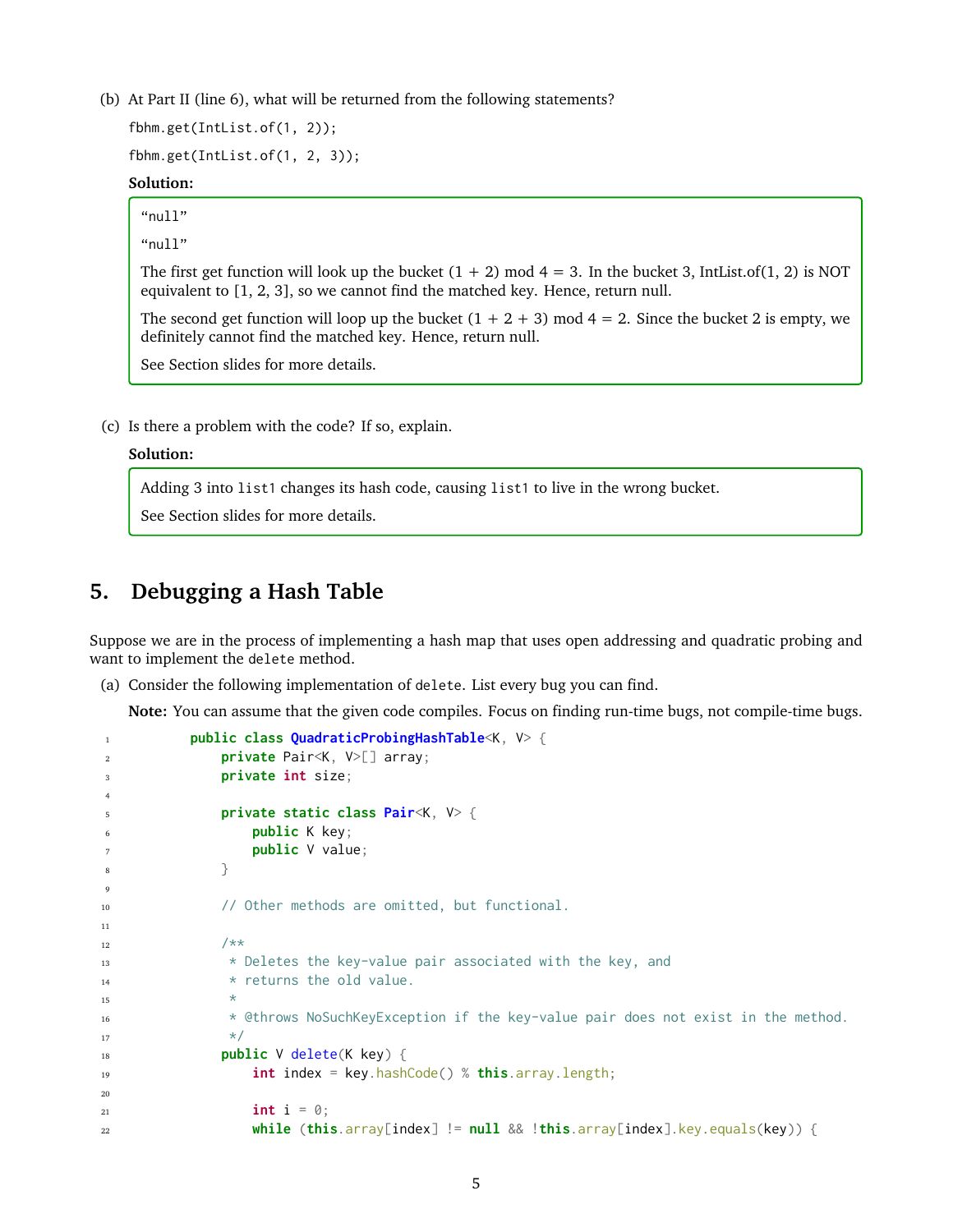```
23 i \neq 1;24 index = (index + i * i) % this.array.length;
25 }
26
27 if (this.array[index] == null) {
28 throw new NoSuchKeyException("Key-value pair not in dictionary");
29 }
30
31 this.array[index] = null;
32
33 return this.array[index].value;
34 }
35 }
```
The full list of all bugs:

- (i) If the dictionary contains any null keys, this code will crash. (See the call to .equals( $\dots$ ) in the while loop condition.)
- (ii) If the key parameter is null, the code will crash. (See the call to .hashCode( $\ldots$ ) at the top of the method.)
- (iii) If the key's hashCode is negative, this code will crash. (We try indexing a negative element).
- (iv) We probe the array incorrectly. If s is the initial position we check, we ought to be checking  $s, s+1$ ,  $s + 4$ ,  $s + 9$ ,  $s + 16$ ...

Instead, we check  $s, s + 1, s + 5, s + 14, s + 30...$ 

(v) Nulling out the array index will break all subsequent deletes. Suppose we have a collision, and our algorithm ends up checking index locations 0, 1, 5, 14, and 30 respectively.

If we null out index 5, then all subsequent probes starting at index 0 will be unable to find whatever's located at 14 or 30.

- (vi) The final return has a null pointer exception we null out that pair before fetching the value.
- (b) Let's suppose the Pair array has the following elements (pretend the array fit on one line):

|  | ["lily", $V_2$ ]   ["castle", $V_6$ ]   ["resource", $V_1$ ]   ["hard", $V_9$ ]   ["bathtub", $V_0$ ]  |  |
|--|--------------------------------------------------------------------------------------------------------|--|
|  | ["wage", $V_4$ ]   ["refund", $V_7$ ]   ["satisfied", $V_6$ ]   ["spring", $V_8$ ]   ["spill", $V_3$ ] |  |

And, that the following keys have the following hash codes:

| Key         | Hash Code |
|-------------|-----------|
| "bathtub"   | 9744      |
| "resource"  | 4452      |
| "lily"      | 7410      |
| "spill"     | 2269      |
| "wage"      | 8714      |
| "castle"    | 2900      |
| "satisfied" | 9251      |
| "refund"    | 8105      |
| "spring"    | 6494      |
| "hard"      | 9821      |

What happens when we call delete with the following inputs? Be sure write out the resultant array, and to do these method calls *in order*. (**Note**: If a call results in an infinite loop or an error, explain what happened, but don't change the array contents for the next question.)

(i) delete("lily")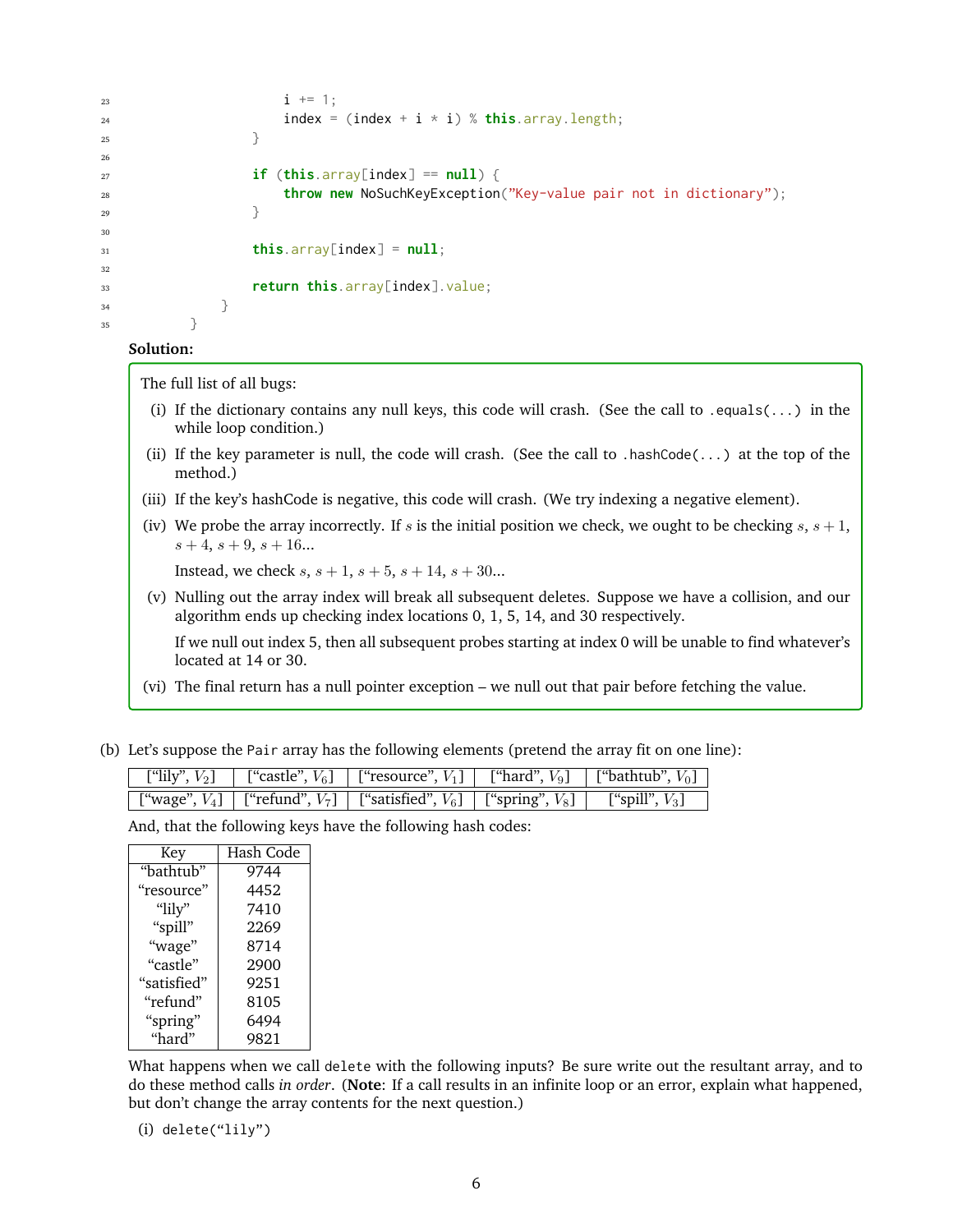| Nothing bad happens: |                                |                                                                 |                             |
|----------------------|--------------------------------|-----------------------------------------------------------------|-----------------------------|
| null                 | $\lceil$ "castle", $V_6\rceil$ | ["resource", $V_1$ ]   ["hard", $V_9$ ]                         | $\lceil$ "bathtub", $V_0$ ] |
| ["wage", $V_4$ ]     |                                | ["refund", $V_7$ ]   ["satisfied", $V_6$ ]   ["spring", $V_8$ ] | ["spill", $V_3$ ]           |

### (ii) delete("spring")

### **Solution:**

We don't probe correctly in general (see bug above), but we *do* happen to loop around eventually to remove "spring". This code is inefficient, and won't always work out like this, but in this case, we managed a successful delete:

| nul. | ["castle", $V_6$ ]   ["resource", $V_1$ ]   ["hard", $V_9$ ]   ["bathtub", $V_0$ ] |      |                   |
|------|------------------------------------------------------------------------------------|------|-------------------|
|      | ["wage", $V_4$ ]   ["refund", $V_7$ ]   ["satisfied", $V_6$ ]                      | null | ["spill", $V_3$ ] |

### (iii) delete("castle")

## **Solution:**

We stop after we see array[0] is null, and we throw a NoSuchKeyException, without continuing to probe.

#### (iv) delete("bananas")

#### **Solution:**

NoSuchKeyException, but that's what we wanted, so no bugs caught.

(v) delete(null)

#### **Solution:**

NullPointerException. Note, this is *not* what we wanted, because Pairs support null keys. This code should have returned a NoSuchKeyException.

(c) List four different test cases you would write to test this method. For each test case, be sure to either describe or draw out what the table's internal fields look like, as well as the expected outcome (assuming the delete method was implemented correctly). **Hint**: You may use the inputs previously given to help you identify tests, but it's up to you to describe what kind of input they are testing generally.

## **Solution:**

Some test cases include:

- Picking a key not present in the dictionary. This should trigger an exception (and not change the size).
- Picking a key present in the dictionary. This should succeed, and return the old value (and decrease the size by 1).
- Inserting and attempting to delete a null key. This should succeed (and decrease the size by 1).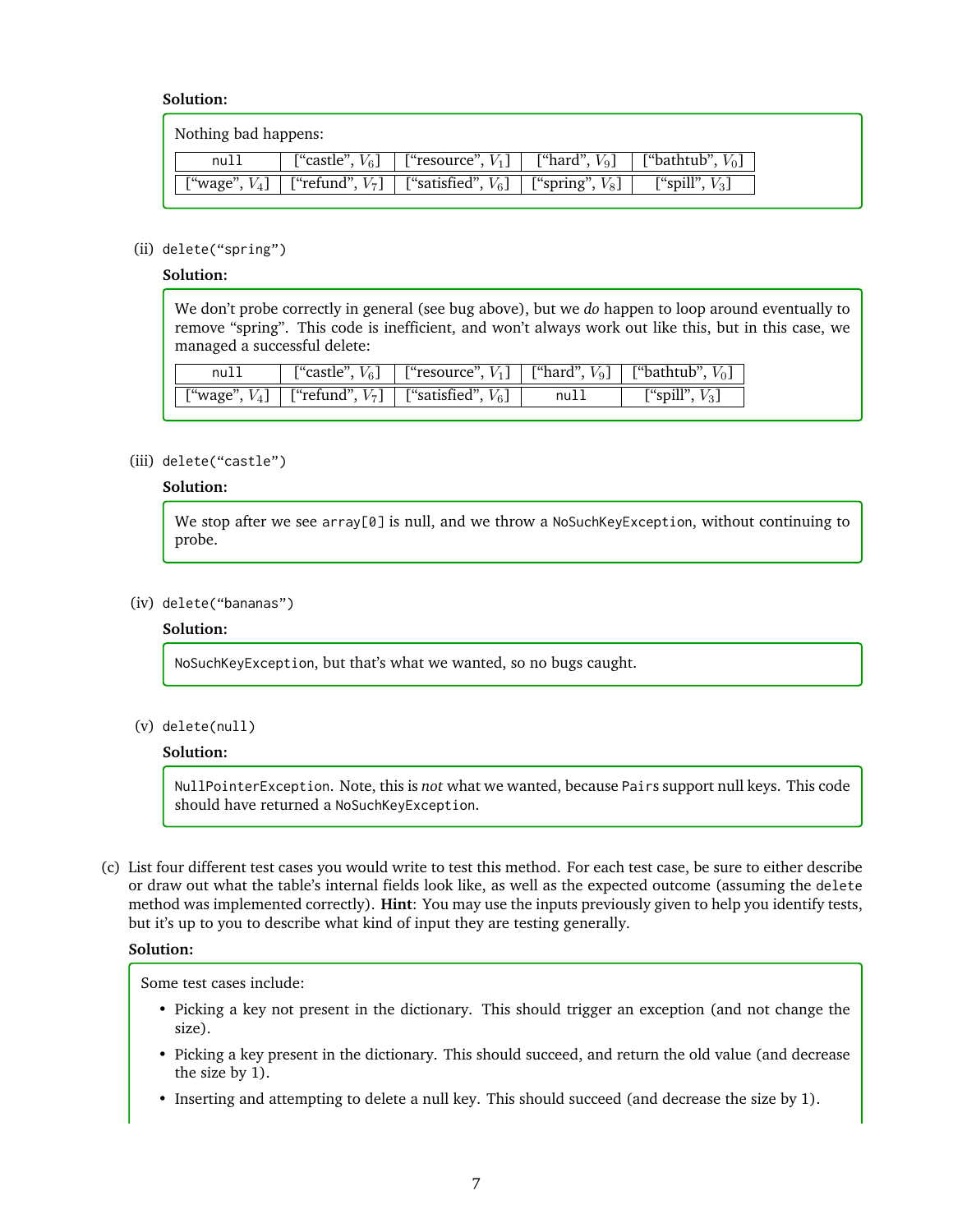- Deleting a key that forces us to probe a few times. This should succeed (and decrease the size, etc).
- Deleting a key in the middle of some probe sequence. All subsequent calls to delete/get/etc should correctly.
- Using a key with a negative hashcode should behave as expected.

# **Math Review**

# **6. Tree Method**

Find a summation for the total work of the following expressions using the Tree Method.

**Hint:** Just as a reminder, here are the steps you should go through for **any** Tree Method Problem:

i. Draw the recurrence tree.

ii. What is the size of the **input** to each node at level i? As in class, we call the root level  $i = 0$ . This means that at  $i = 0$ , your expression for the input should equal n.

iii. What is the amount of work done by each node at the *i*-th *recursive* level?

iv. What is the total number of nodes at level i? As in class, we call the root level  $i = 0$ . This means that at  $i = 0$ , your expression for the total number of nodes should equal 1.

v. What is the total work done across the i-th *recursive* level?

vi. What value of  $i$  does the last level of the tree occur at?

vii. What is the total work done across the base case level of the tree (i.e. the last level)?

viii. Combine your answers from previous parts to get an expression for the total work.

(a) 
$$
T(n) = \begin{cases} 2T(n/3) + 5n & \text{if } n > 1 \\ 9 & \text{otherwise} \end{cases}
$$

**Solution:**

(i) Here's a drawing of the tree: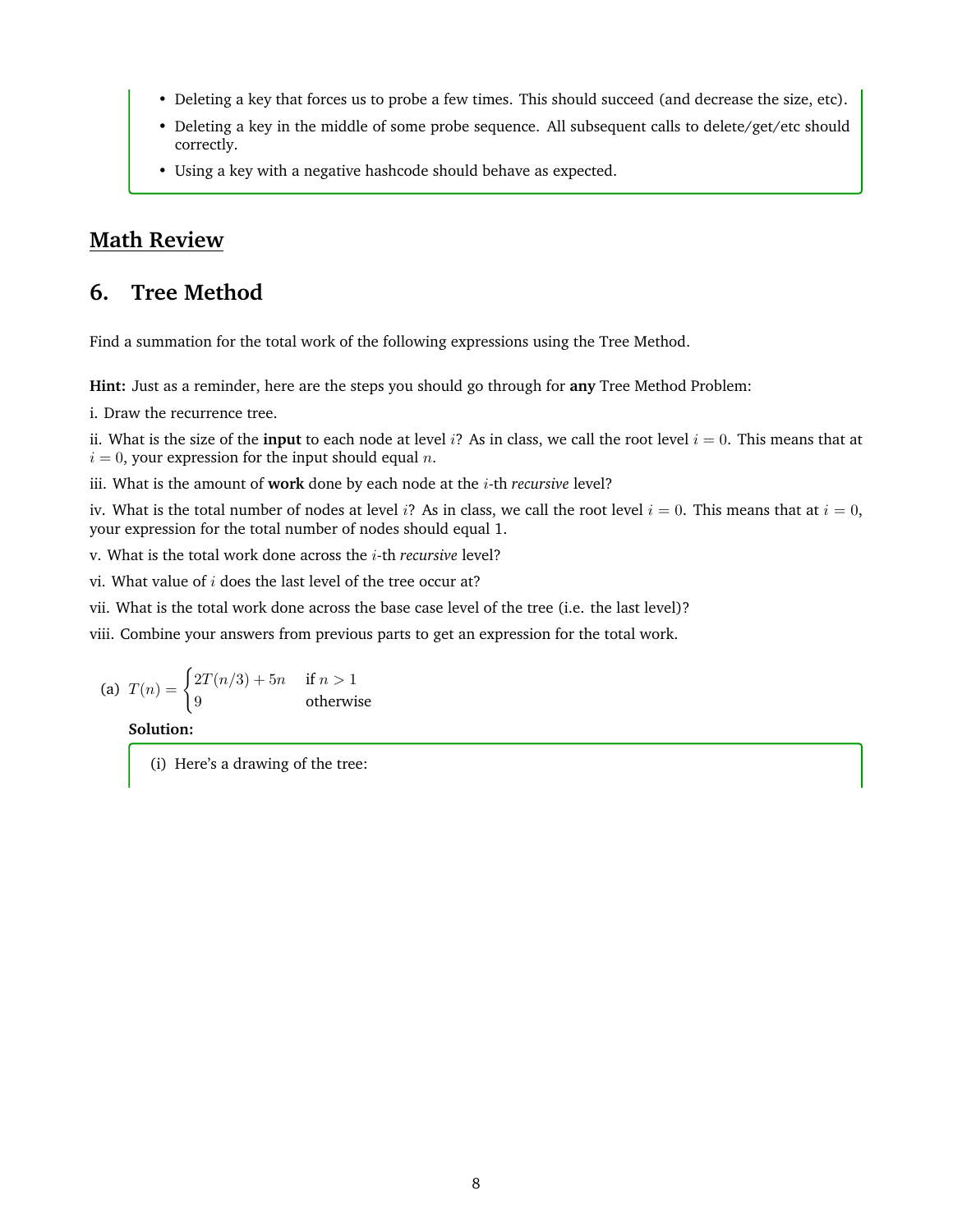

(b) 
$$
T(n) = \begin{cases} T(n-1) + n^2 & \text{if } n > 19\\ 57 & \text{otherwise} \end{cases}
$$

(i) Here's a drawing of the tree: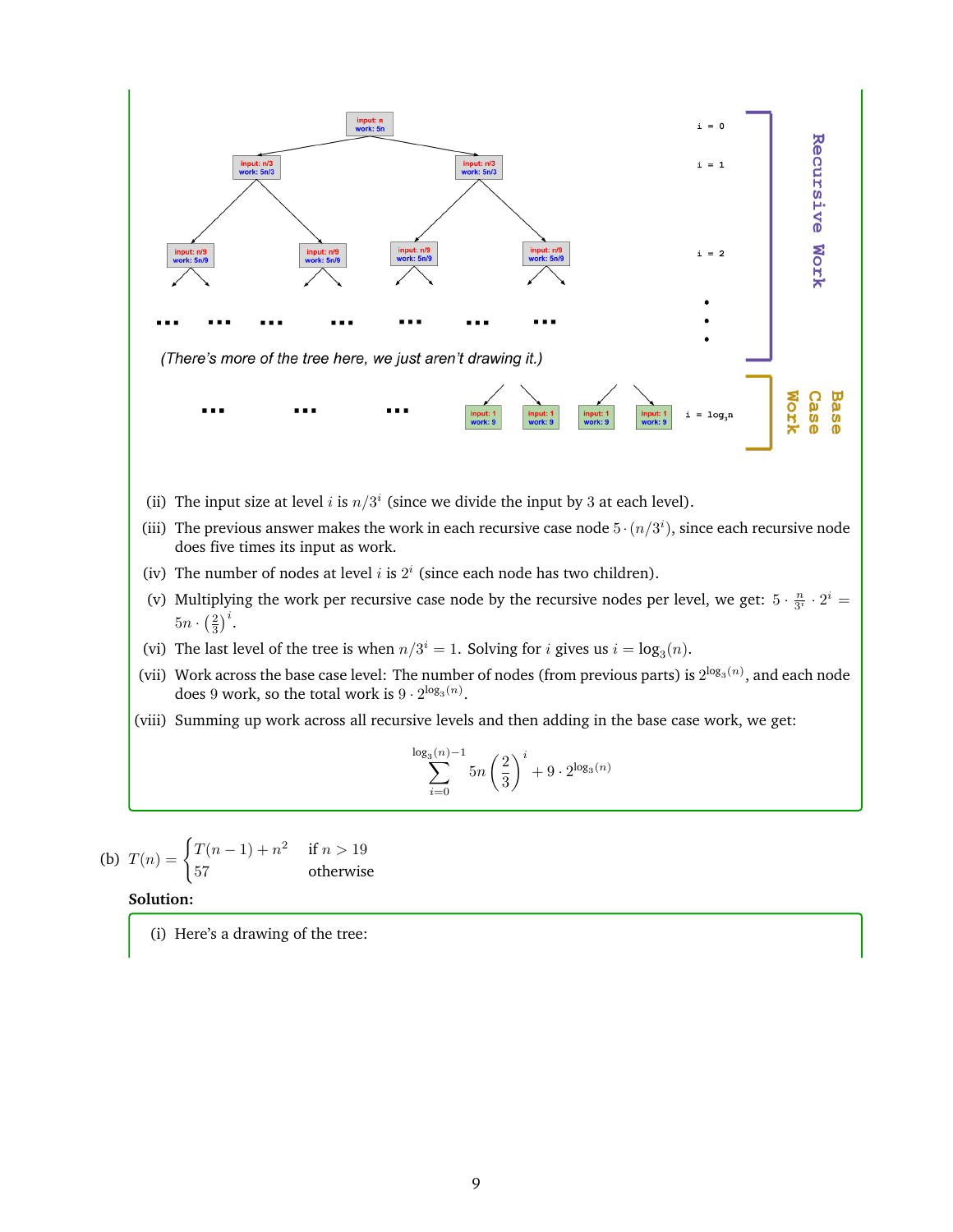

- (ii) The input size at level i is  $n i$  (since we subtract the input by 1 at each level).
- (iii) The previous answer makes the work in each recursive case node  $(n i)^2$ , since each recursive node does the square of its input as work.
- (iv) The number of nodes at any level  $i$  is 1 (since each node has a single child).
- (v) Multiplying the work per recursive case node by the recursive nodes per level, we get:  $1 \cdot (n i)^2$ .
- (vi) The last level of the tree is when  $n i = 19$ . Solving for *i* gives us  $i = n 19$ .
- (vii) The number of nodes in the base case level is 1, and each node does 57 work, so the total work is  $1 \cdot 57$ .

(viii) Summing up work across all recursive levels and then adding in the base case work, we get:

$$
57 + \sum_{i=0}^{(n-19)-1} (n-i)^2
$$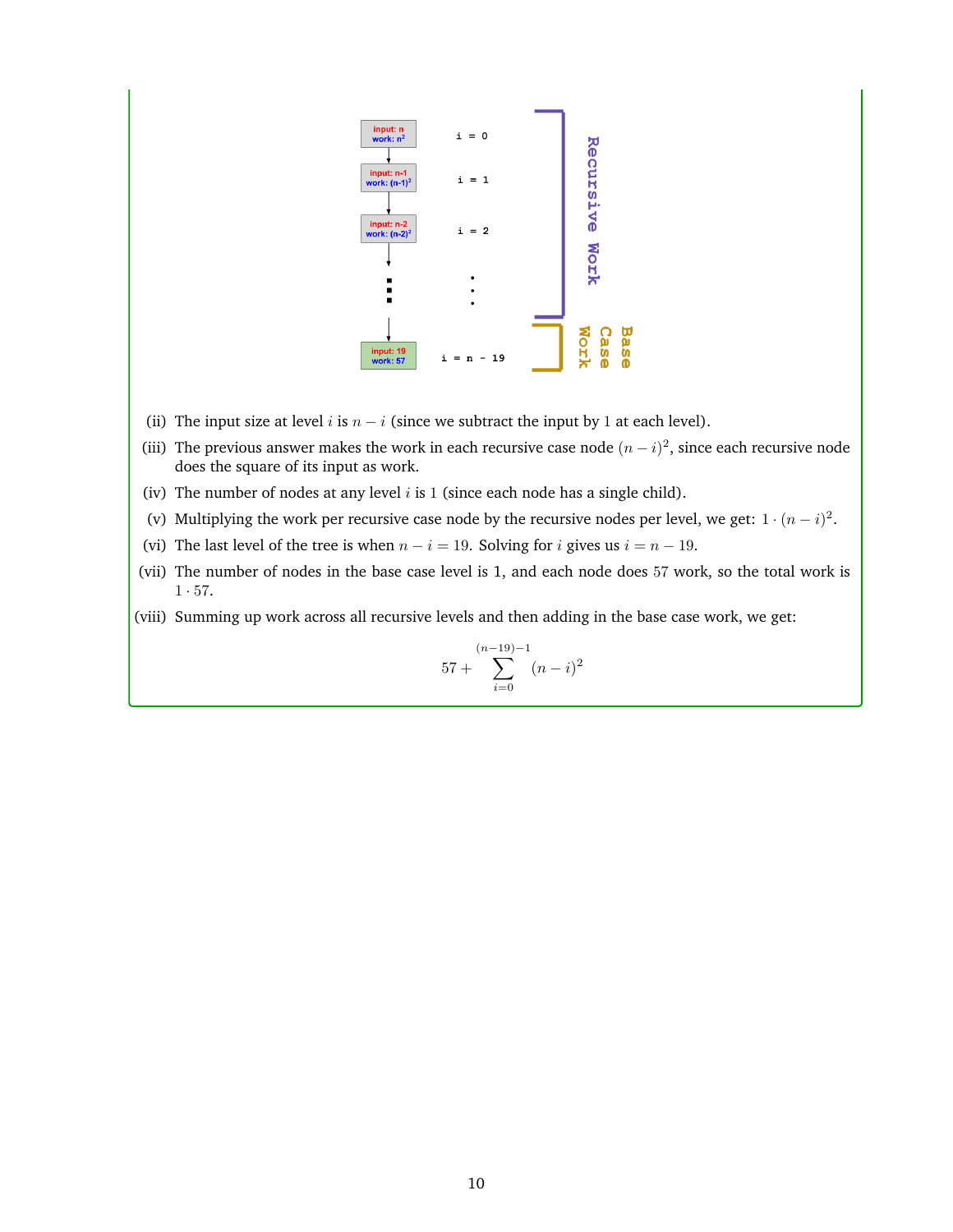(c) 
$$
T(n) = \begin{cases} T(n/2) + n^2 & \text{if } n \ge 4\\ 5 & \text{otherwise} \end{cases}
$$



We assume the input size is a power of 2, so the base case input size is 2 instead of 3.

- (ii) The input size is  $n/2<sup>i</sup>$  since we divide the input by 2 at each level.
- (iii) The previous answer makes the work at each recursive node  $(n/2<sup>i</sup>)<sup>2</sup> = n<sup>2</sup>/2<sup>2i</sup>$ , since each recursive node does the square of its input as work.
- (iv) There is only 1 node at every level.
- (v) The total work at each recursive level is  $1 \cdot n^2/2^{2i}$ .
- (vi) The last level of the tree is when  $n/2^i = 2$ , so  $i = \log_2 n 1$ .
- (vii) Since there is only 1 node at the base case level, the total work is  $1 \cdot 5$ .

(viii)

$$
5+\sum_{i=0}^{\log_2 n-2} \frac{n^2}{2^{2i}}
$$

# **7. Best case and worst case runtimes**

For the following code snippet give the big-Θ bound on the worst case runtime as well the big-Θ bound on the best case runtime, in terms of n the size of the input array.

```
1 void print(int[] input) {
\frac{1}{2} int i = 0;
3 while (i < input.length - 1) {
4 if (input[i] > input[i + 1]) {
\mathbf{f} for (int \mathbf{j} = 0; \mathbf{j} < \mathbf{i} nput. length; \mathbf{j}^{++}) {
6 System.out.println("uh I don't think this is sorted plz help");
7 }
8 } else {
9 System.out.println("input[i] <= input[i + 1] is true");
10 }
i^{++};
12 }
13 \quad \frac{1}{2}
```
**Solution:**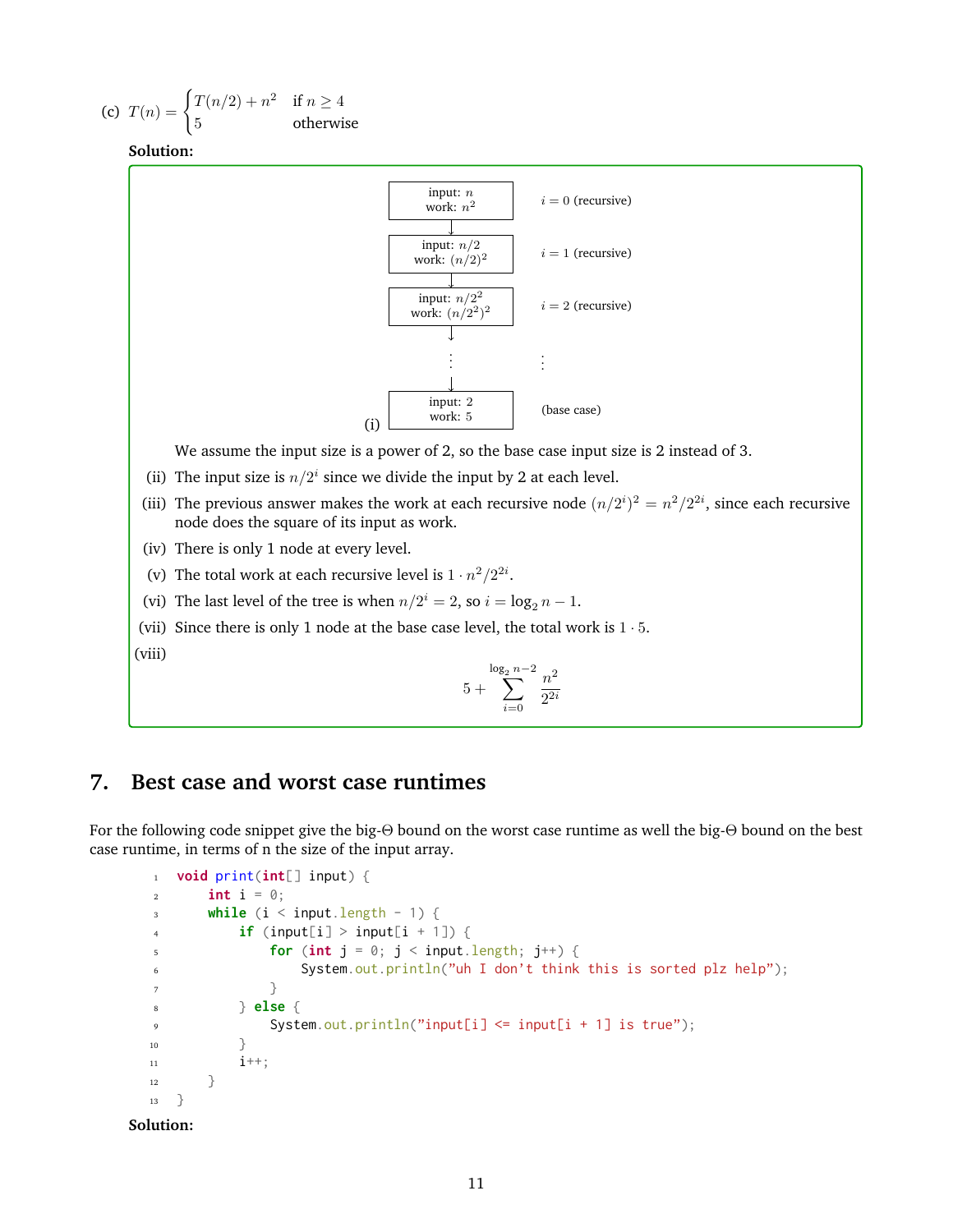worst case:  $\Theta(n^2)$  consider if the input is reverse sorted order – for each elemet we'd enter the inner for loop that loops over all n elements.

best case:  $\Theta(n)$  consider if the input is already sorted and the check for if (input[i] > input[i + 1]) is never true. Then the runtime's main contributor is just the outer while loop which will run n times.

# **8. Big-O, Big-Omega True/False Statements**

For each of the statements determine if the statement is true or false. You do not need to justify your answer.

(a)  $n^3 + 30n^2 + 300n$  is  $\mathcal{O}(n^3)$  **Solution:** 

T

(b)  $nlog(n)$  is  $\mathcal{O}(log(n))$  **Solution:** 



# **9. Eyeballing Big-**Θ **bounds**

For each of the following code blocks, what is the worst-case runtime? Give a big-Θ bound. You do not need to justify your answer.

```
(a) void f1(int n) {
           int i = 1;int j;
           while(i < n * n * n * n) {
               j = n;while (j > 1) {
                   j = 1;}
               i += n;
           }
       }
    Solution:
```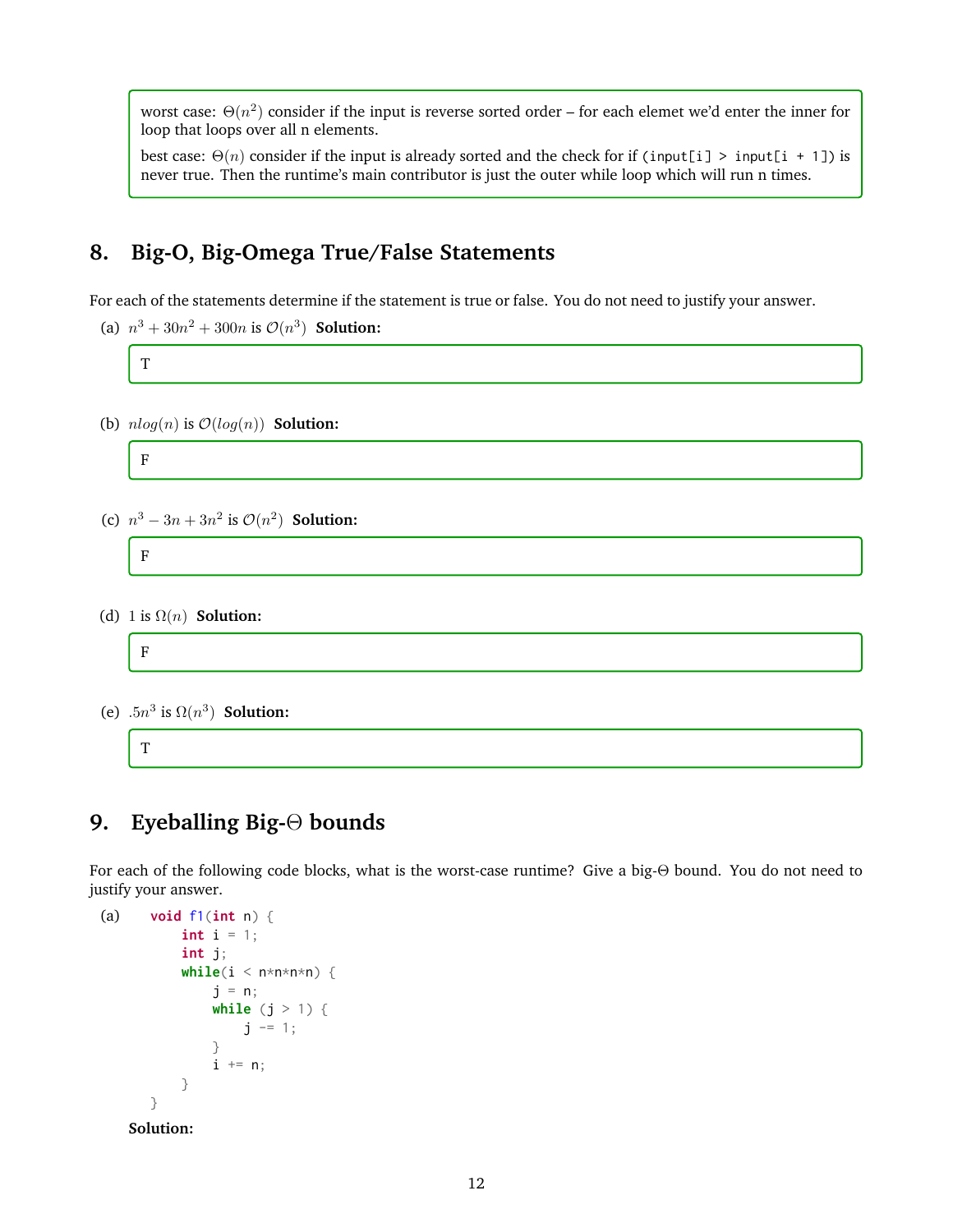### $\Theta(n^4)$

One thing to note that the while loop has increments of  $i+=n$ . This causes the outer loop to repeat  $n^3$ times, not  $n^4$  times.

```
(b) int f2(int n) {
           for (int i = 0; i < n; i++) {
               for (int j = 0; j < n; j^{++}) {
                   System.out.println("j = " + j);}
               for (int k = 0; k < i; k^{++}) {
                   System.out.println("k = " + k);
                   for (int m = 0; m < 100000; m++) {
                       System.out.println(m = " + m);
                   }
              }
          }
      }
```
#### **Solution:**

# $\Theta(n^2)$ Notice that the last inner loop repeats a small constant number of times – only 100000 times.

```
(c) int f3(n) {
          count = \theta;
          if (n < 1000) {
               for (int i = 0; i < n; i++) {
                   for (int j = 0; j < n; j^{++}) {
                       for (int k = 0; k < i; k++) {
                           count++;
                       }
                   }
               }
           } else {
               for (int i = 0; i < n; i++) {
                   count++;
               }
           }
          return count;
      }
```
#### **Solution:**

## $\Theta(n)$

Notice that once  $n$  is large enough, we always execute the 'else' branch. In asymptotic analysis, we only care about behavior as the input grows large.

```
(d) void f4(int n) {
          // NOTE: This is your data structure from the first project.
          LinkedDeque<Integer> deque = new LinkedDeque<>();
          for (int i = 0; i < n; i++) {
              if (deque.size() > 20) {
```